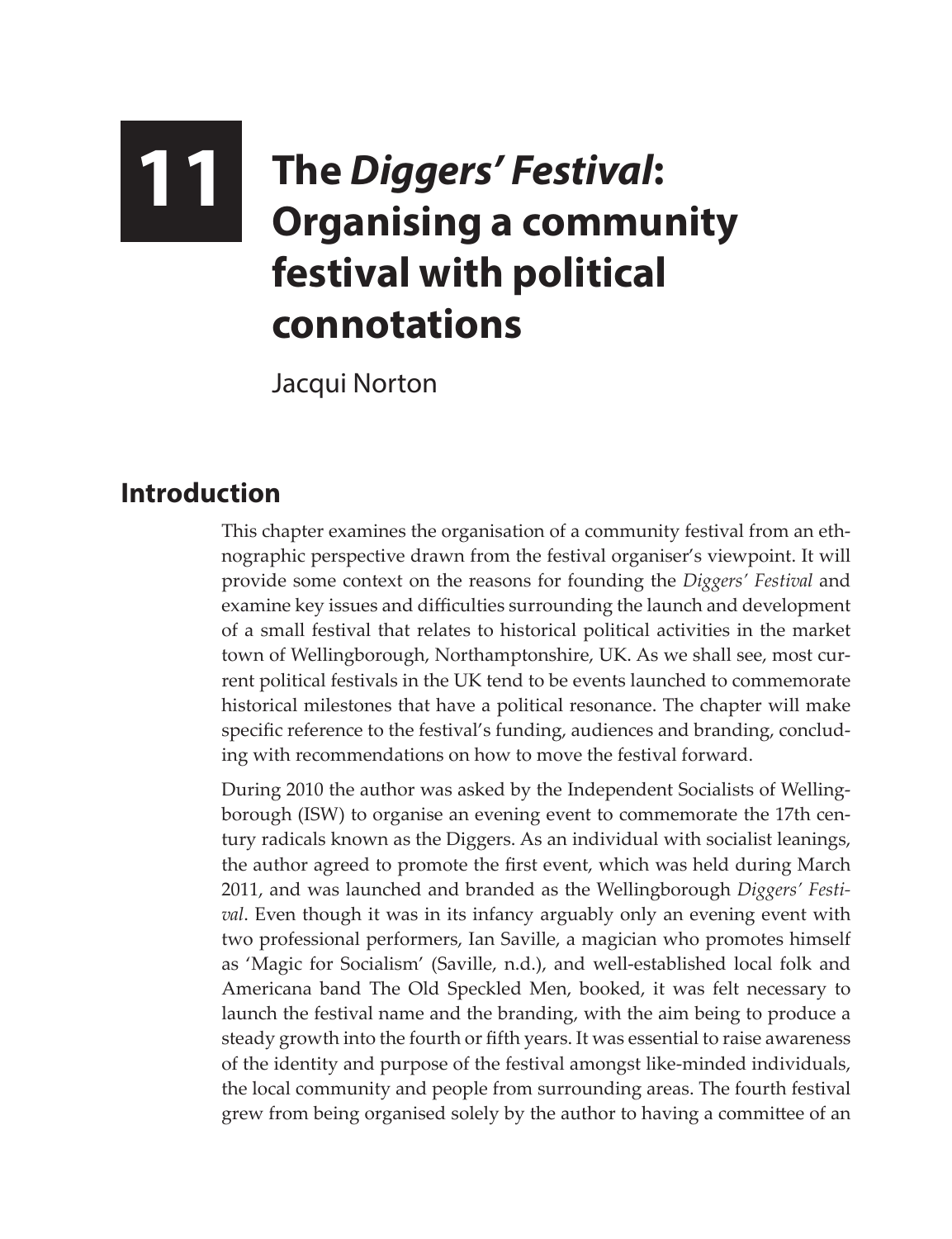additional five volunteers who coordinated an afternoon fringe event based in a town centre public house with three live music artists/bands, including punk/poet Attila the Stockbroker. A writer who had written historical fiction for teenagers, including one that takes its inspiration from Gerrard Winstanley and the Diggers, was invited as a guest speaker to present her work in the local library. The local museum hosted a week long display on the Diggers including a copy of the declaration and a copy of a field map dated 1838 identifying the location of the Bareshanks field (the site of the Wellingborough digger community). The programme for the evening event commenced with a local author Alan Moore (*V for Vendetta, Watchmen*) as a key speaker, followed by performances by two professional live bands with 'left' tendencies. In addition to the general considerations of organising a festival, for instance audience, budget, funding, licensing, entertainment and promotion, coordinating a festival with such strong socialist values was going to be a challenge because of the political connotations.

## **A brief history of the Diggers**

To put the festival into perspective it is necessary to ascertain what and who the commemorations were for. Led by Gerrard Winstanley, the Diggers' movement was part of the radical ideology that swept England at the time of the Civil War (1642-1651); taking over common land and running it as a 'common Treasury to all' (Winstanley, [1649] 2009). Initially known as the True Levellers, they became known as the Diggers because of their involvement in cultivating land. "Among the many social, political and religious eruptions in the time of the Commonwealth was the little known Digger Movement which commenced in Surrey in 1649 and ended at Wellingborough in 1650" (unknown. 1932: 18). A declaration dated  $12<sup>th</sup>$  March 1649 (1650) identifies nine men from Wellingborough who briefly occupied the field known as Bareshanks, off Hardwick Road, Wellingborough to plough and sow seeds for the community. This declaration emphasised the commonness of poverty in the local area and the non-existence of support for the poor people (Gurney, 2007). The document "included specific demands that reflected local needs and preoccupations" (Gurney, 2007: 188). Like Winstanley, the Diggers of Wellingborough felt that the common land belonged to the poor and this resulted in them being welcomed by the starving inhabitants of the town. "[S]everal freeholders had agreed to give up their claim to the commons, and some farmers had already offered them seed" (Jones, 1986: 7). Unfortunately, Bareshanks was used for only a short period of time before the Justice of the Peace for Northampton, Thomas Pentlow, put into force laws that were opposed to individuals intruding on other men's properties.